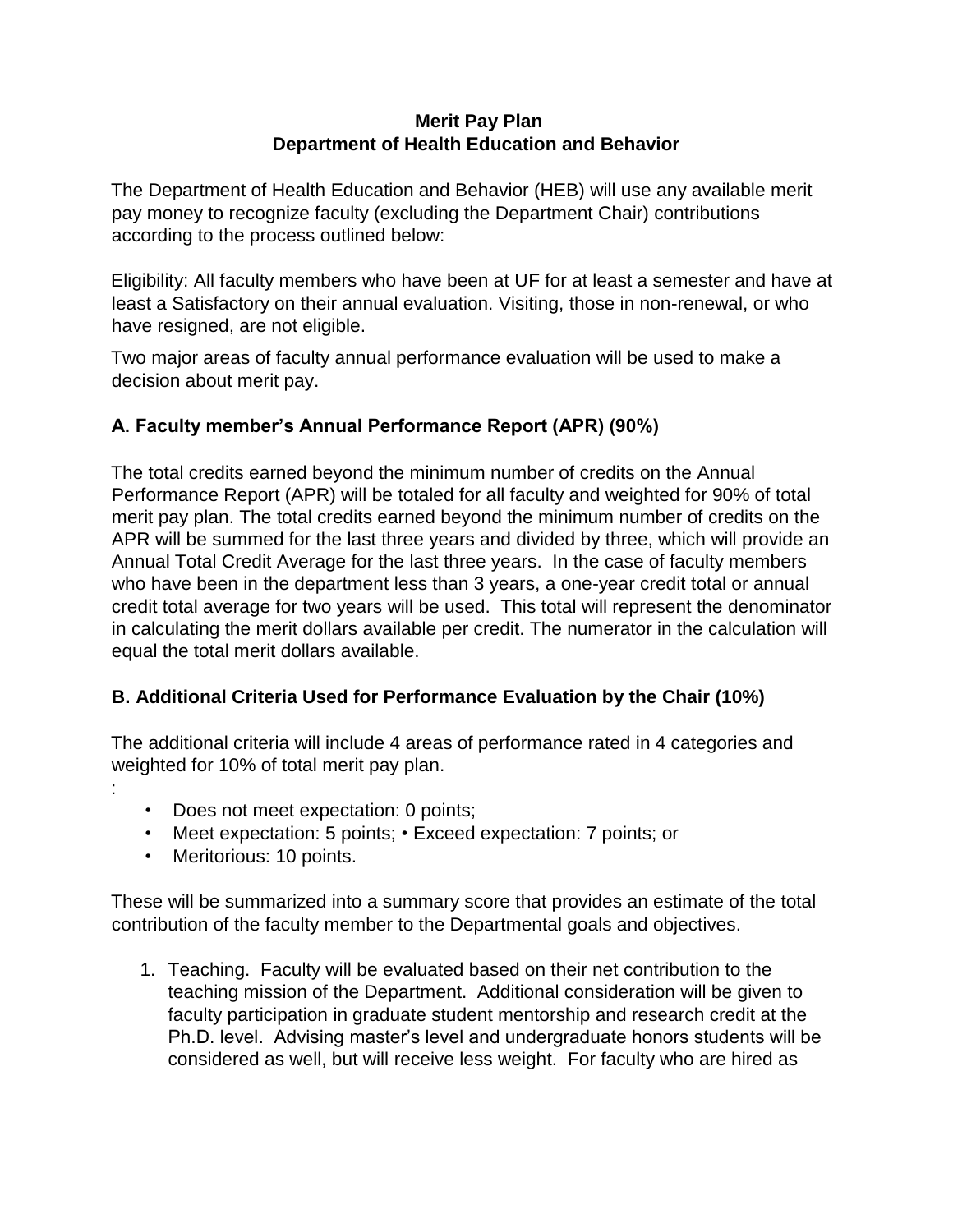Lecturers, teaching will be the dominant component of the chair's yearly evaluation.

- 2. Research. Faculty will be evaluated by new manuscripts and publications that have accrued over the past academic year within the 1-year timeframe of the APR document. Particular emphasis will be placed on the quality of the publications and the journals in which they are published. Journal impact factor, individual ISI citation statistics, etc. will be considered, but will not be the final criteria used for manuscript quality. The rigor required of the publication as well as whether it represents original qualitative, quantitative, or mixed methods research vs. commentary or literature review will be evaluated. However, it should be noted when commentary and evidence syntheses have noteworthy impact on professional practice. The highest priority will be given to manuscripts representing original research and when the faculty member is either first or senior author. The faculty member also will be credited as first author when his/her student is listed as first author. Though co-authorship is necessary and inevitable in multidisciplinary team science, secondary priority will be given to coauthored papers in which the role of the faculty is neither first nor senior author. It is expected that all tenured or tenure-accruing faculty show substantial evidence of ongoing contributions to new scholarly work. This can be via manuscripts published, and new grants and contracts awarded or submitted via the university's central grant and contract submission system (particularly grant submissions that are scored or given another indication of their merit), newmission related patents or contracts, new creative works, and ongoing contributions to the research activity of current doctoral, masters, or undergraduate research scholars/honors students. Creative works can also be related to development of new or innovative collaborative efforts.
- 3. Service. Local, state, national, and international service will be evaluated based on documented participation in committee work or leadership at these levels. Organizing and leading national or international symposia or playing leadership roles in organizing meetings will be strongly considered. Service that brings recognition to the Department and University at national or international levels will be particularly noted.

Some forms of service at the University, College, and Department levels are not always formal or explicit. Therefore, specific contributions to the service mission of the University that are not necessarily captured in the APR may be considered in this part of the evaluation. Examples include developing new guidelines or protocols for Department activities, taking on leadership roles in new initiatives, or helping to solve difficult departmental challenges might be considered in this category. It is the sole responsibility of the individual faculty member to provide